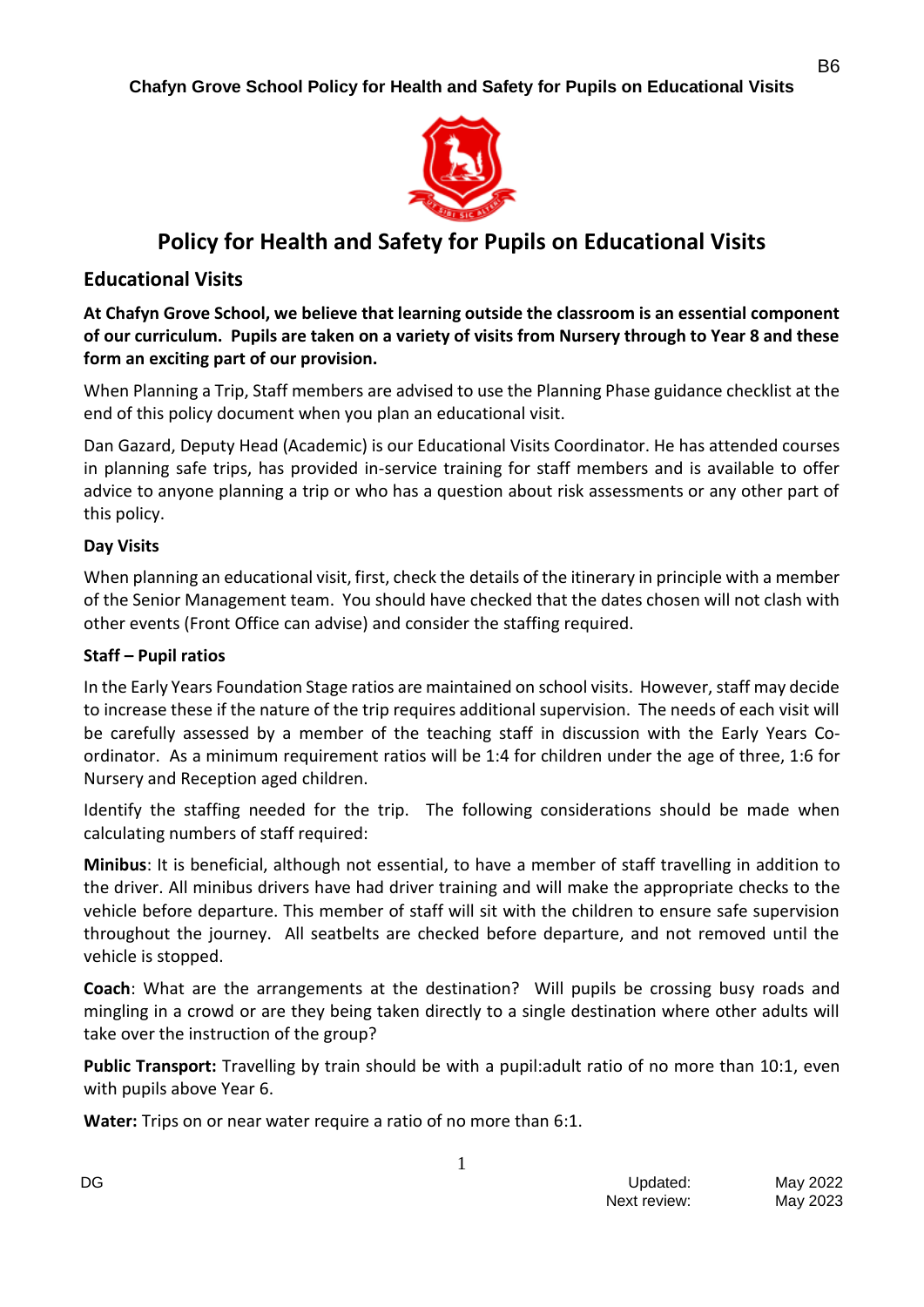| Ratio   | Pupils' Year Group                                            |
|---------|---------------------------------------------------------------|
| 1:6     | 1-3 inclusive (with a higher ration for the under 5s)         |
| 1:10    | Years $4-6$                                                   |
| 1:15/20 | Years 7 upwards (with a larger ration permitted for over 16s) |
| 1:10    | All visits abroad                                             |

**The DfE recommended staff to pupil ratios for visits and off-site activities is:**

### **Parents and Gap Students**

Check with the Senior Master or Deputy Head (Academic) before assuming that one or both of the Gap Students will be able to accompany you on the trip. Parents can be invited to join trips and can be very useful in bringing down the number of pupils per adult, but volunteers who accompany an overnight visit must have an enhanced CRB check. Neither Staff nor Parents should carry pupils in their private cars without the permission of those pupils' Parents being given.

### **Parental Permission**

We require specific, individual written consent from Parents if we are to take pupils on a trip or visit that extends beyond the normal school day; involves an overnight stay; collection from a different venue; an overseas visit or extra cost. We are unable to take any pupil without a completed and signed consent form, which includes details of where parents may be contacted in an emergency. This form will be sent home well in advance of the date of the trip and the reply slip must reach the School at least 3 working days before the start of the trip. A member of the Senior Management Team should check the letter and a copy should be filed in the Front Office.

### **Safety**

Safety is top priority for us. Pupils will be given clear instructions about the standard of behaviour expected on a trip. We expect parents to support the school in ensuring that their son or daughter follows the instructions given either by a member of staff or, by a qualified instructor, and uses the proper equipment. We reserve the right to send any pupil home early at their Parents' expense, if they decline to follow reasonable instructions given for their own safety and for that of others.

A First Aider must be present on every trip.

### **Medical Matters**

You must check the list of pupils on the trip against the School Nurse's list of pupils with known medical conditions. Before leaving, check with the pupil that they (or you) have their medication, inhaler, Epi-pen, Diabetic monitoring pack, etc. and that they and other members of staff on the trip are aware of the pupil's medical condition and treatment.

2

You must also take a First Aid kit.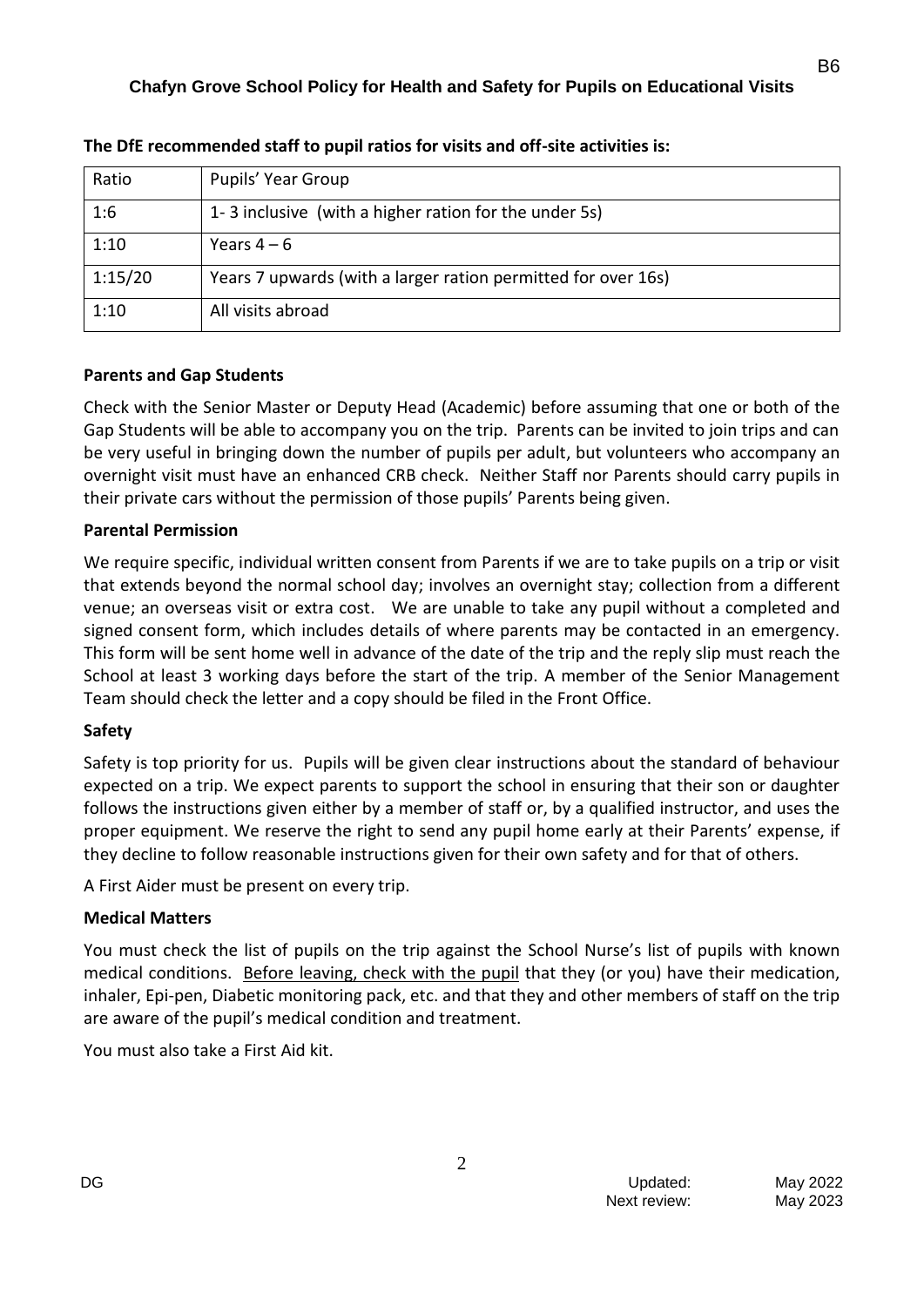#### **Booking Transport**

Discuss with the Estate Manager the need for additional minibuses. Details of the recommended, safe coach companies used by the school can be obtained from the Front Office. The cost of trips should, where possible, come from departmental budgets.

#### **Risk Assessment**

Adequate evaluation of all Health and Safety factors involved (ie. a proper assessment of the pertinent risks) must be carried out for all educational visits. However, a *written* risk assessment is not required for every visit and staff should assume that they only need to carry out a *written* risk assessment in exceptional circumstances. However, where a *written* risk assessment is carried out, a record must be kept of the significant findings of the assessment. A *written* risk assessment is not needed every time a school takes pupils to a local venue such as a swimming pool, a park or a museum.

Exceptional circumstances include activities away from school, especially those involving physical hazards; for example, mountaineering, canoeing, and sailing. Trips abroad also need careful attention to duties under health and safety.

Previously used written risk assessments on the shared files should be used for guidance only. The precise needs of each trip should be considered afresh. Attention should be given to identifying potentially dangerous moments and to minimising the risk; for example, the movement of pupils through car parks, crossing roads or near water. Any child who has specific medical or education requirements should be included in the risk assessment.

Contact details of the Safeguarding Lead should be included as part of the risk assessment.

Any trip that includes outward-bound type activities should be covered by the risk assessment of the sports centre being used. Staff leading a school visit to the centre should read this and the rules of the centre must be made clear to pupils.

The written and dated risk assessment should be printed off as well as being saved on the shared area. A hard copy of the written risk assessment should be filed, and one should be taken on the trip and the proposed actions for limiting risk should be followed.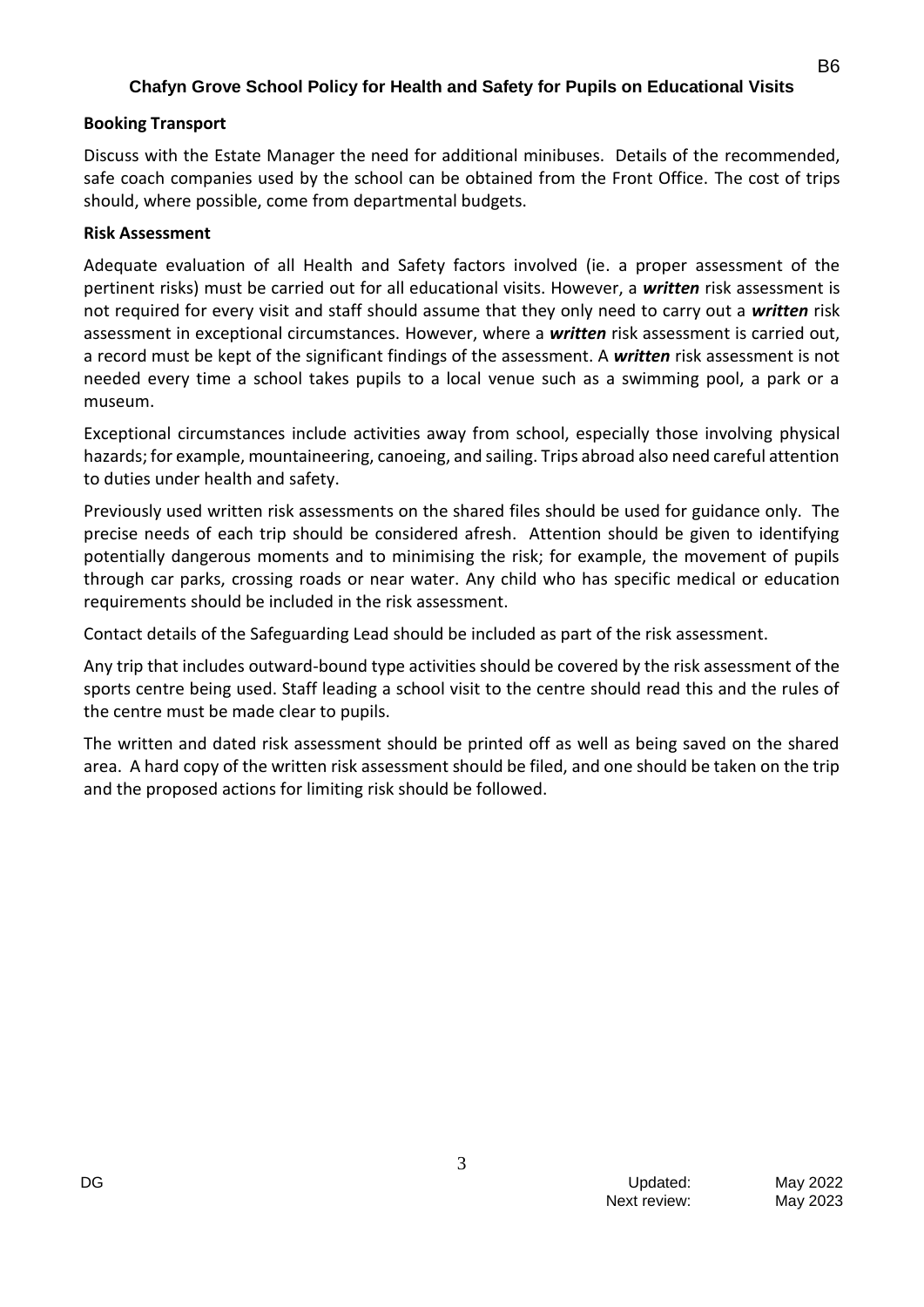#### **Simple Guide to Risk Assessment**

#### **What Should the Risk Assessment Cover?**

❑ **Generic Risk Assessment:**

Risks inherent in the activity.

❑ **Site-specific Risk Assessment:**

Risks associated with the site.

Pre-trip site visits are essential.

❑ **Dynamic Risk Assessment:**

Risks at the time.

Use "Witnessed Briefings".

#### **5 Steps to Risk Assessment**

- 1) Identify the hazards.
- 2) Decide who might be harmed and how.
- 3) Evaluate the risks and decide on precautions and controls.
- 4) Record and implement your findings.
- 5) Review your assessment and update if necessary.

#### **Identify Hazards & Risks**

Hazard: Anything that may cause harm.

**Risk:** The chance that somebody could be harmed by the hazards and an indication of how serious the harm could be.

#### **Who Might be Harmed?**

- **Participants** children participating in the trip.
- **Teachers** teachers accompanying the trip.
- **Public** members of the general public who are not taking part in the trip.
- **Team** Participants and Teachers.
- **All** Participants, Teachers and Public

#### **Likelihood of the Event Happening?**

- **Improbable** probability close to zero.
- **Remote** quite unlikely, although conceivable.
- **Possible** could occur sometimes.
- **Occasional** quite likely to happen, would not be a surprise.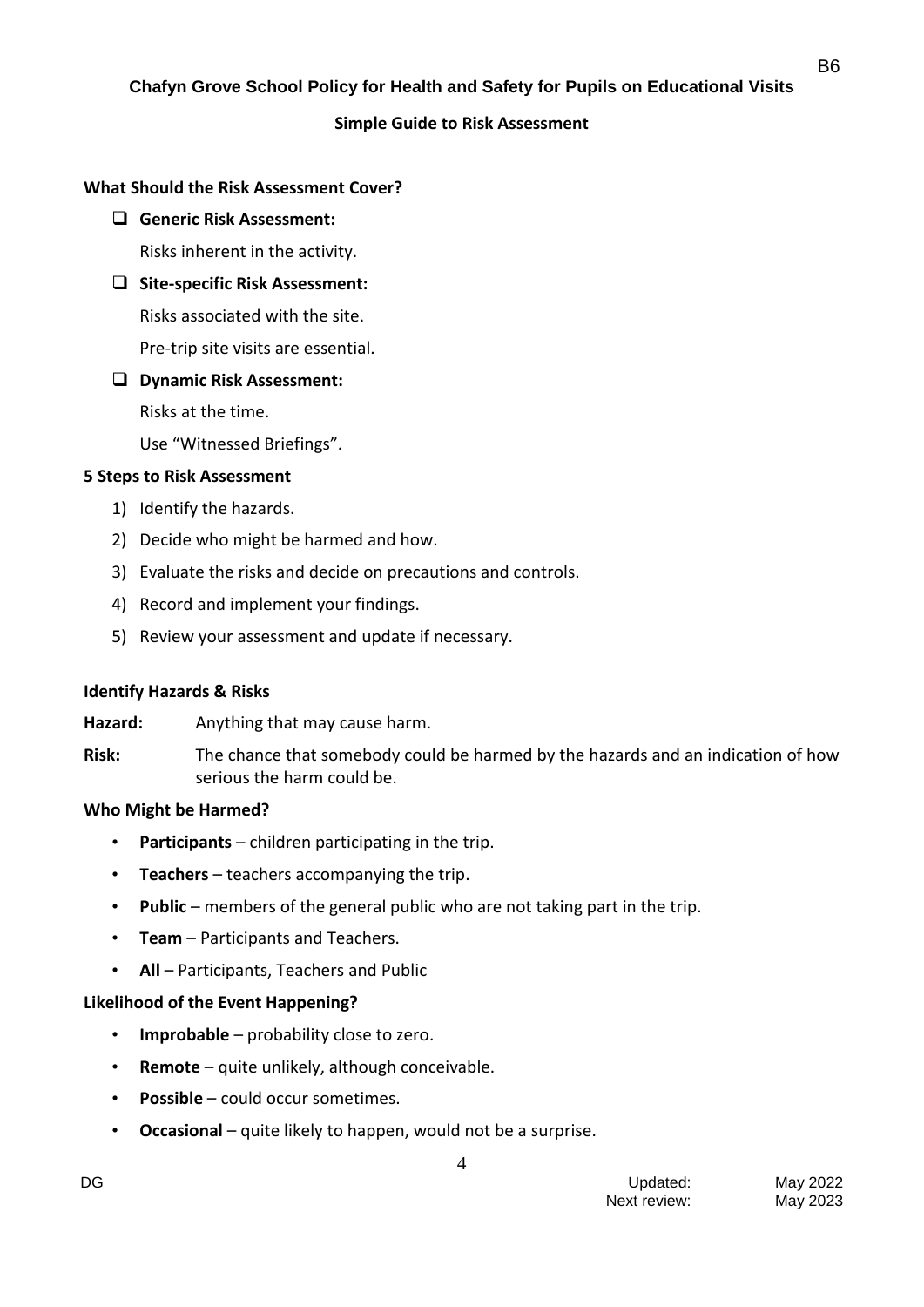• **Likely/Frequent** – occurs repeatedly, expected.

## **Seriousness of Harm.**

- **Minor Injury** child could continue to participate in trip (eg. cut, scratch, bruise, etc).
- **Serious Injury** child would probably not be able to continue (sprain, minor fracture, burn, etc).
- **Major Injury** consequence of injury could be loss of limb, loss of consciousness, permanent reduction in ability to work.
- Fatal consequence of injury could be death.

## **Personal Liability and Insurance**

The Law places the Group Leader "in loco parentis". The DfE Guidance "The Health and Safety of Pupils on Educational Visits: A Good Practice Guide" ([www.teachernet.gov.uk\)](http://www.teachernet.gov.uk/), should be read by all Group Leaders. It explains that their responsibility is to "act as any reasonable parent would do in the same circumstances". Staff who take part in visits and activities outside school may feel concerned about the possibility of being held personally liable if an accident should occur. However, they can be assured that Chafyn Grove School, as their employer, will always stand behind them in the unlikely event of an accident occurring, provided they have exercised reasonable care and followed the school's guidelines.

Chafyn Grove School has £20M of Employers' Liability Insurance and £20M of public liability insurance, as well as a group travel policy that covers most visits inside the UK and overseas. Cover includes cancellation or delay, medical expenses, replacement of passports, personal possessions and money. The policy covers most school visits, including skiing holidays, but does not cover all adventurous activities, such as climbing or scuba diving. Any member of staff organising an adventurous or hazardous activity should therefore check, via the Bursar, whether or not the activity is covered by the school's policy. An extension usually can be arranged. The Group Leader should ensure that he/she takes a copy of the school's travel insurance with him/her on all but the shortest of visits.

Our school's policy is to discourage staff from transporting pupils in their private cars, and never to allow them to be transported in cars belonging to Parent helpers (unless the Parents make a private arrangement that does not involve the school). Where a member of staff transports a pupil in his/her car, insurance cover is automatically provided through the school's "occasional business use" motor policy. That ensures that motor insurance claims arising whilst a member of staff is using their own car for school business purposes can be settled without involving their own motor insurer.

## **Pedestrian trips into town**

Before setting off from school, pupils should be given clear instructions about the trip, the behaviour expected on the walk and when they get to the destination.

Where appropriate, pupils should wear clear CGS labels in case they get separated from the group.

5

They should walk in pairs and wait at all road junctions before crossing.

RV points and instructions should be carefully explained.

B6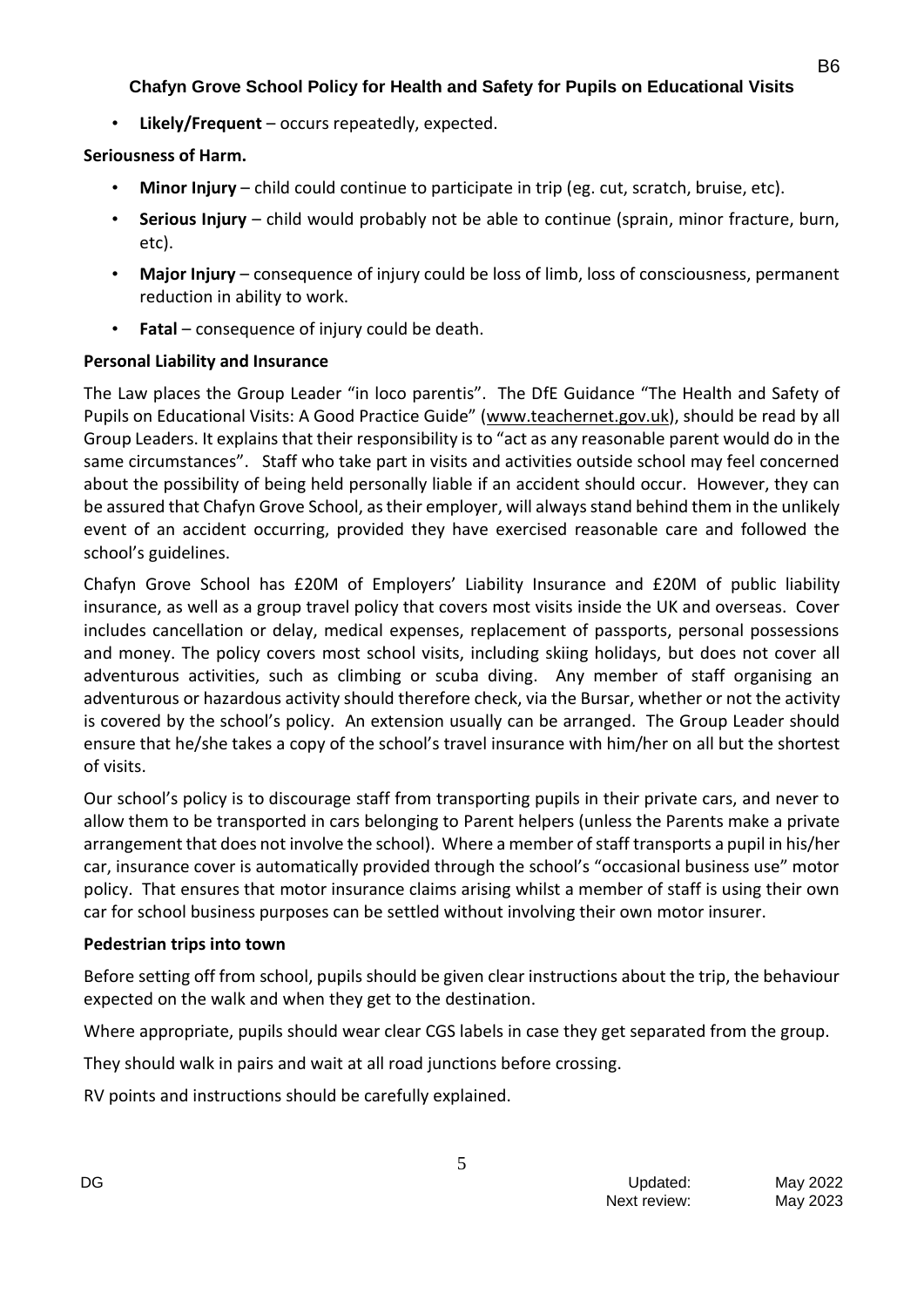Pupils younger than Year 7 should not be separated from their adult supervisors in town. Older pupils may work in pairs for up to 20 minutes, for example to carry out fieldwork, but should be kept within clear boundaries.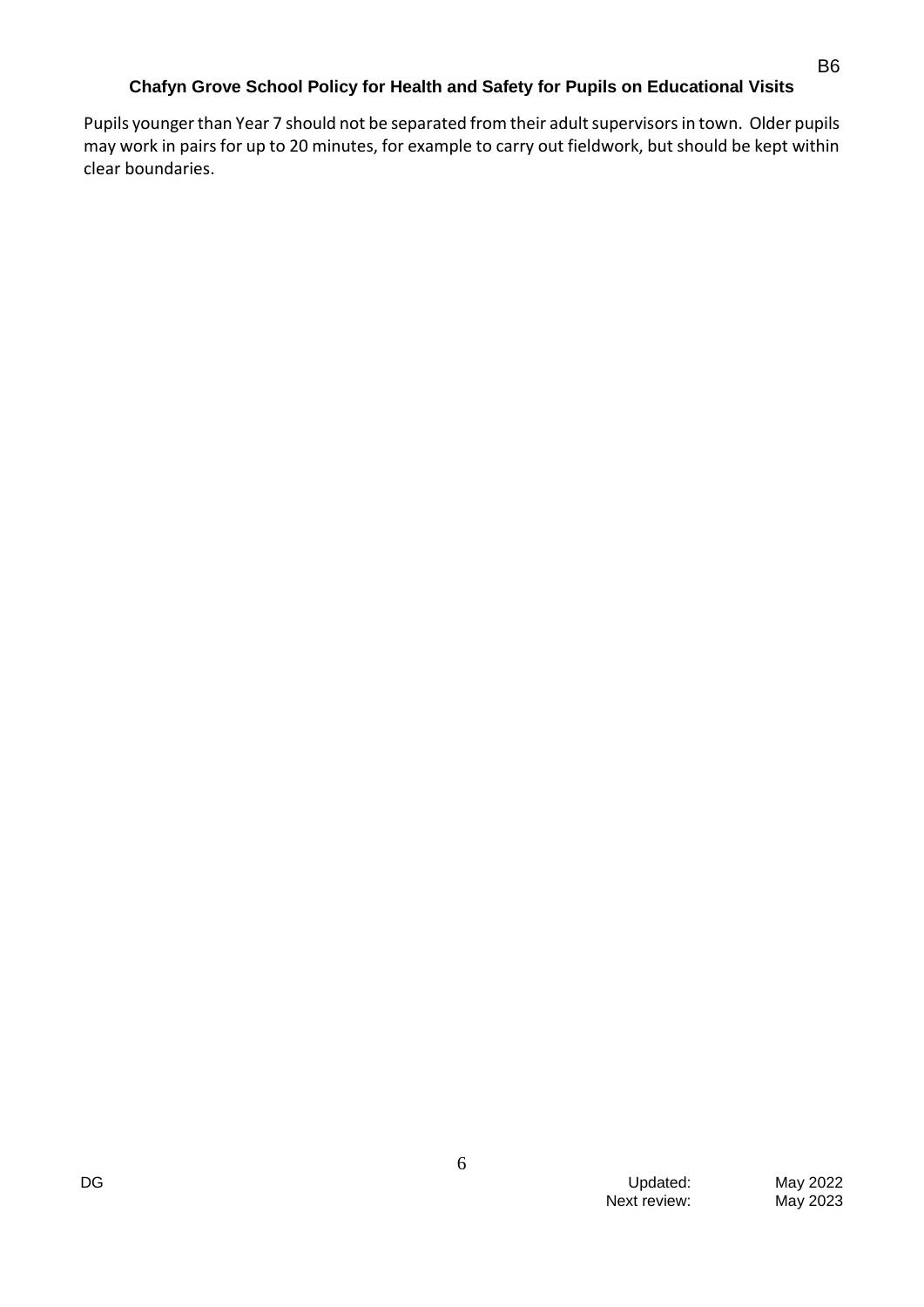### **Guidelines and Advice when planning a trip:**

### **Informing Staff**

- If a charge is going to be added to pupils' bills, give the Bursar a list of the cost and of the pupils involved. Take care not to include pupils who were absent for the trip.
- Put up an outline of the proposed visit on the Staff Common Room noticeboard giving details of the pupils involved, the times and staffing. **Copy to Director of Music (Music timetabling)**
- Request lesson cover from the Deputy Head (Academic).
- Set work for classes to be covered in your absence, if appropriate.
- Inform Catering Manager of the need for packed lunches / drinks or snacks.
- Arrange for First Aid boxes to be available (see Matron). This should include suncream in the Summer and medication, as necessary for individuals (Epi-pen/Inhalers, etc,)
- Give the Front Office a copy of the pupil list, the itinerary and the expected time of return.
- Take a mobile phone and leave the number for it with the Front Office

### **Residential visits in the UK**

In addition to requirements for the organisation of a day trip, the following areas must be considered and agreed, in writing, by a member of the Senior Management Team:

- Accommodation;
- The special dietary needs of any individual pupils;
- Sleeping arrangements:
- Emergency contacts;
- Medical information from parents;
- Written acceptance by parents.

Pupil:adult ratio for residential trips should be no greater than 10:1

### **Residential visits abroad**

In addition to requirements for the organisation of a residential UK trip, the following areas must be considered and agreed, in writing, by a member of the Senior Management Team:

- Individual passports;
- New EEC medical cards (replaced E111 forms);
- Parents' consent for medical emergencies;
- Parents' contact numbers.

Special consideration should be given to the safe movement of pupils through airports. Ideally groups should be no larger than 8 pupils:1 adult, and pupils should be labelled or given staff mobile numbers to use in case of emergency. The use of a buddy system and clear guidelines about RV points should be set out before the trip and explained to all members of the trip.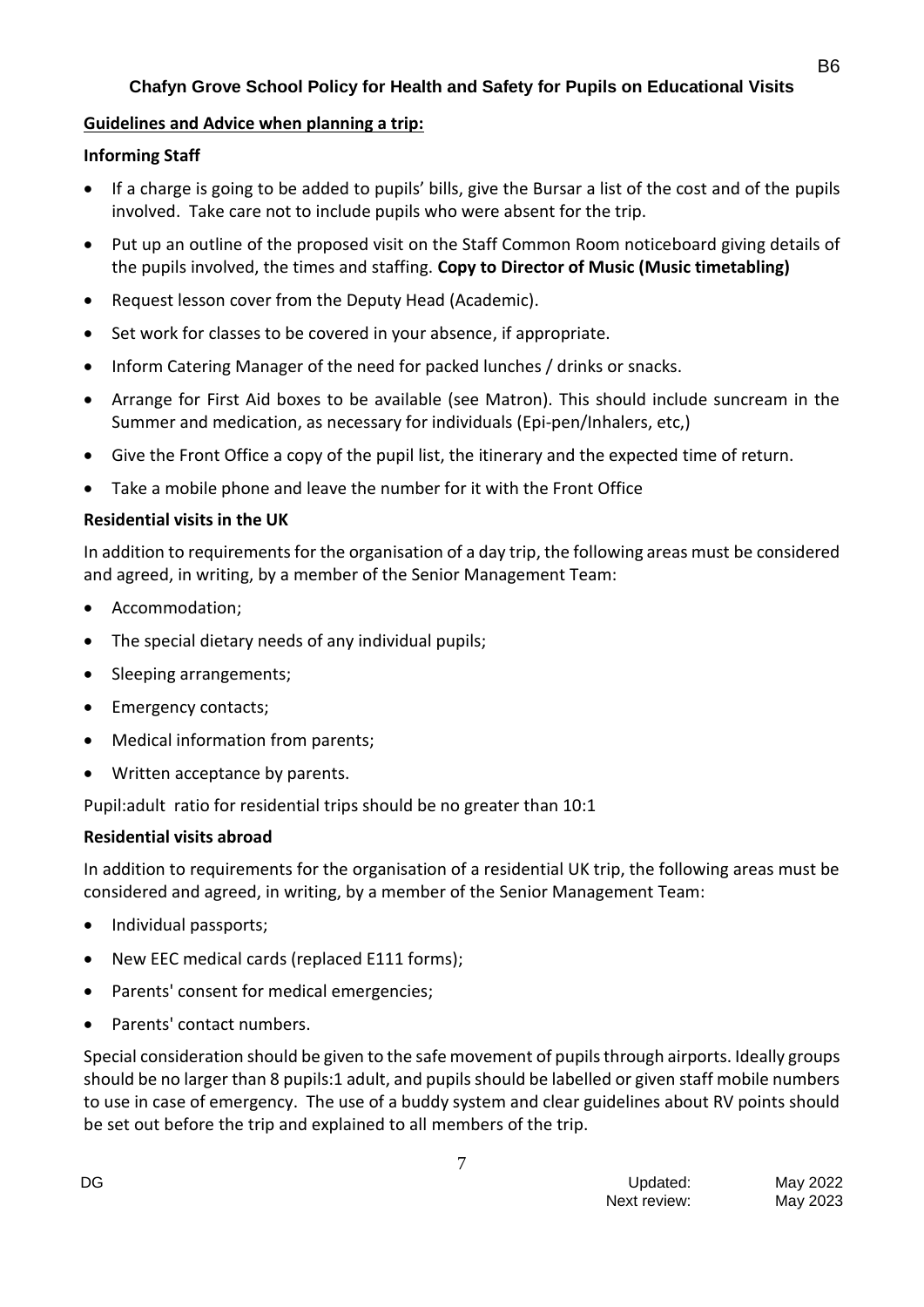### **Ski trips**

Special safety points for ski trips must include the following:

- **Skiing only when under the supervision of a recognised ski school.**
- Absolutely no free skiing;
- Use of helmets as advised by the ski school;
- Attention to sun protection and adequate clothing (no t-shirt skiing) in case of weather change';
- Use of a buddy system on ski lifts;
- Tobogganing only under strict supervision and only in safe conditions.

### **Minibus Safety**

### **Leave plenty of time for your journey**

Before driving off, drivers must check that the vehicle is safe to drive. A simple checklist can be found in each minibus. If the vehicle is judged to be deficient in any respect, the journey should be delayed until the fault is rectified.

Remember, on the road, the authorities will hold the driver responsible for any faults that may be found. Any faults that come to light during the journey should be recorded in the Journey Log Book and reported to the Assistant Bursar as soon after the journey as possible. If the fault is of such a serious nature as to render the minibus unsafe to drive, the vehicle must not be driven further and the journey should proceed or be abandoned in accordance with the pre-planned alternatives.

The school minibuses are well equipped with passenger seat belts, fire extinguishers and First Aid kits.

Drivers should make themselves and their passengers familiar with the location and operation of these items and especially with the use of the emergency exit doors, which must be kept unlocked whilst travelling and they must not be blocked or obstructed by luggage or any other objects.

Passengers should also know what to do, and where to go, should they need to get out of the minibus in an emergency.

**Pupils must be wearing seatbelts.** The driver or other adult must check that every child is individually belted in correctly before setting off. **If there is any doubt that pupils are belted in safely or if there is any bad behaviour in the bus once the journey is underway, the minibus should be stopped and order restored.**

### **The Driver**

The legal minimum age for a driver of a minibus is 21, however school minibuses with pupils as passengers must not be driven by any person who is under the age of 25 and who has not held a full driving licence for three years**.** Recent driving licences do not enable drivers to drive a minibus without additional training.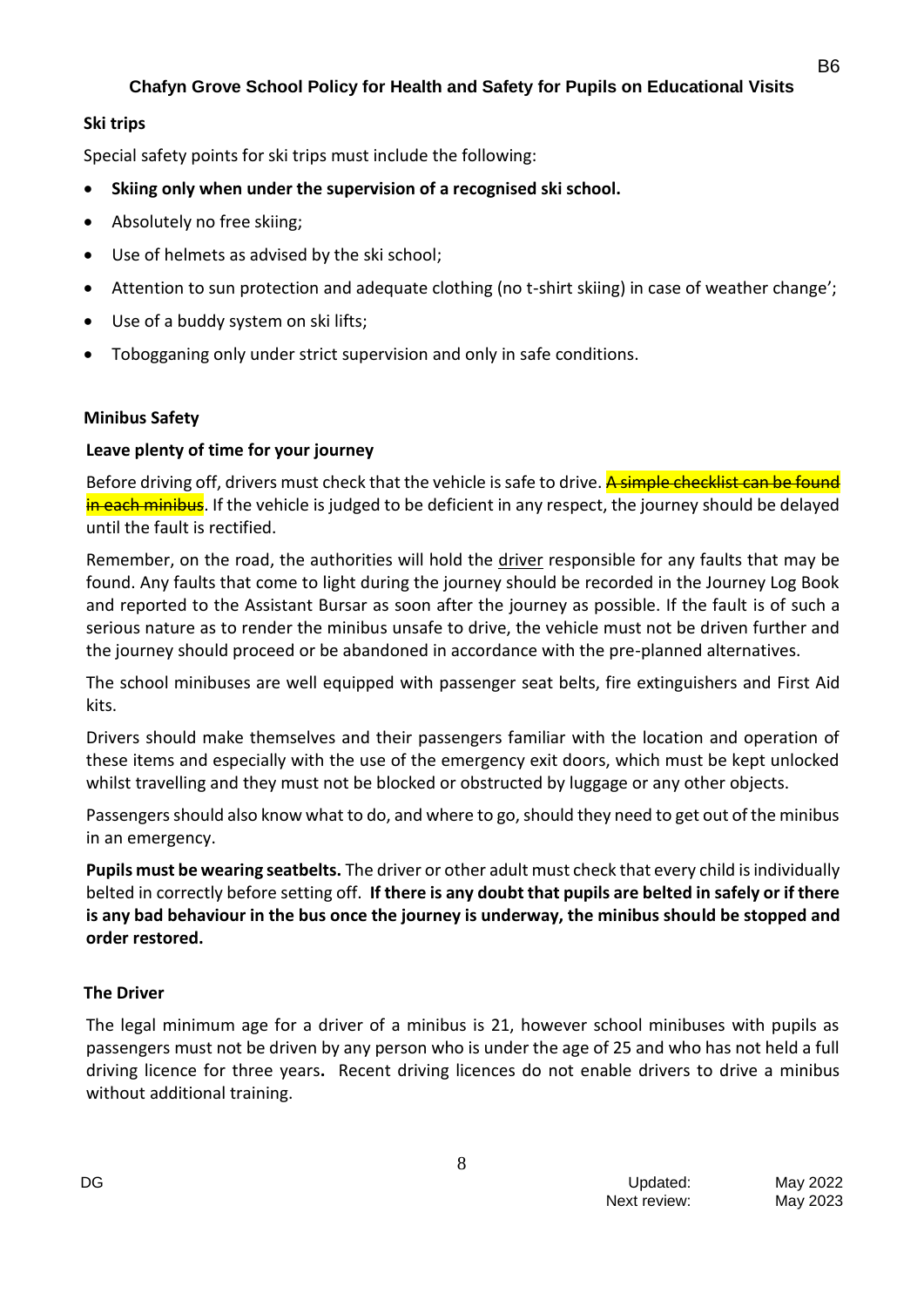Familiarisation training will be arranged for drivers of school minibuses - apply to the Assistant Bursar who will arrange it.

The Driver must be rested and in a fit state before undertaking a journey. It is very important that drivers safeguard against fatigue. The length of trips must be carefully planned such that an individual driver never drives for more than four and a half hours at any one stretch and, for the sake of both driver and passengers, such spells of driving should be broken by a stop after a maximum of every two hours.

It is the Driver's responsibility to see that the passengers (especially children) behave in a quiet manner so as not to create any distraction for the driver. Where possible, a second adult should be carried on board to supervise the children whilst in motion and in the case of an accident. In the case of a lone driver, and on all journeys of more than half an hour's duration irrespective of the number of drivers, a mobile telephone must be carried with appropriate telephone numbers easily available. The Driver must not use the mobile phone whilst the vehicle is in motion. The mobile phone should be collected from the Front Office and the relevant paperwork completed.

### **Vehicle Problems**

If the vehicle develops a problem that does not require immediate rectification, Drivers should leave the motorway at the next exit or pull into a service area. If this is not possible, it may be necessary to stop on the hard shoulder. This is a dangerous place and the vehicle should be evacuated and the passengers moved away from the carriageway and off the hard shoulder. The Driver, and passengers, should wear a high visibility vest (stored in the minibus) while supervising the passengers during a breakdown. The minibus should have its emergency hazard warning lights switched on and, if possible, be parked near to an emergency telephone. Even minor repairs should not be attempted.

### **Loading**

Although the minibus is designed to carry the number of passengers for which there are seats within its maximum load capacity, a group of heavy adults and/or a big load of luggage might just take it over the limit which, apart from being unsafe, would be illegal. Luggage should be positioned so that exits are unobstructed and secured in such a way that it will not break loose in an emergency stop.

## **Litter**

The minibus must be cleaned inside and any litter collected after each use. It is the responsibility of the Driver to make sure that this happens.

If you return from a trip after dark, it may be easier to arrange to clean up in daylight the next morning.

## **Loss of, or Accident to, Persons on a Trip**

- 1. Establish the nature and extent of the emergency.
- 2. Make sure all other members of the party are accounted for and are safe.

3. If there are injuries, the Driver must establish their extent and administer appropriate First Aid if you have been trained and feel capable. Be aware of consequences that might follow were you to give incorrect treatment. Have regard to your own safety vis-à-vis blood contact. Call the appropriate emergency services.

9 4. Advise other party staff of the incident and of actions taken. Decide, if appropriate, who is in

| DG | Updated:     | May 2022 |
|----|--------------|----------|
|    | Next review: | May 2023 |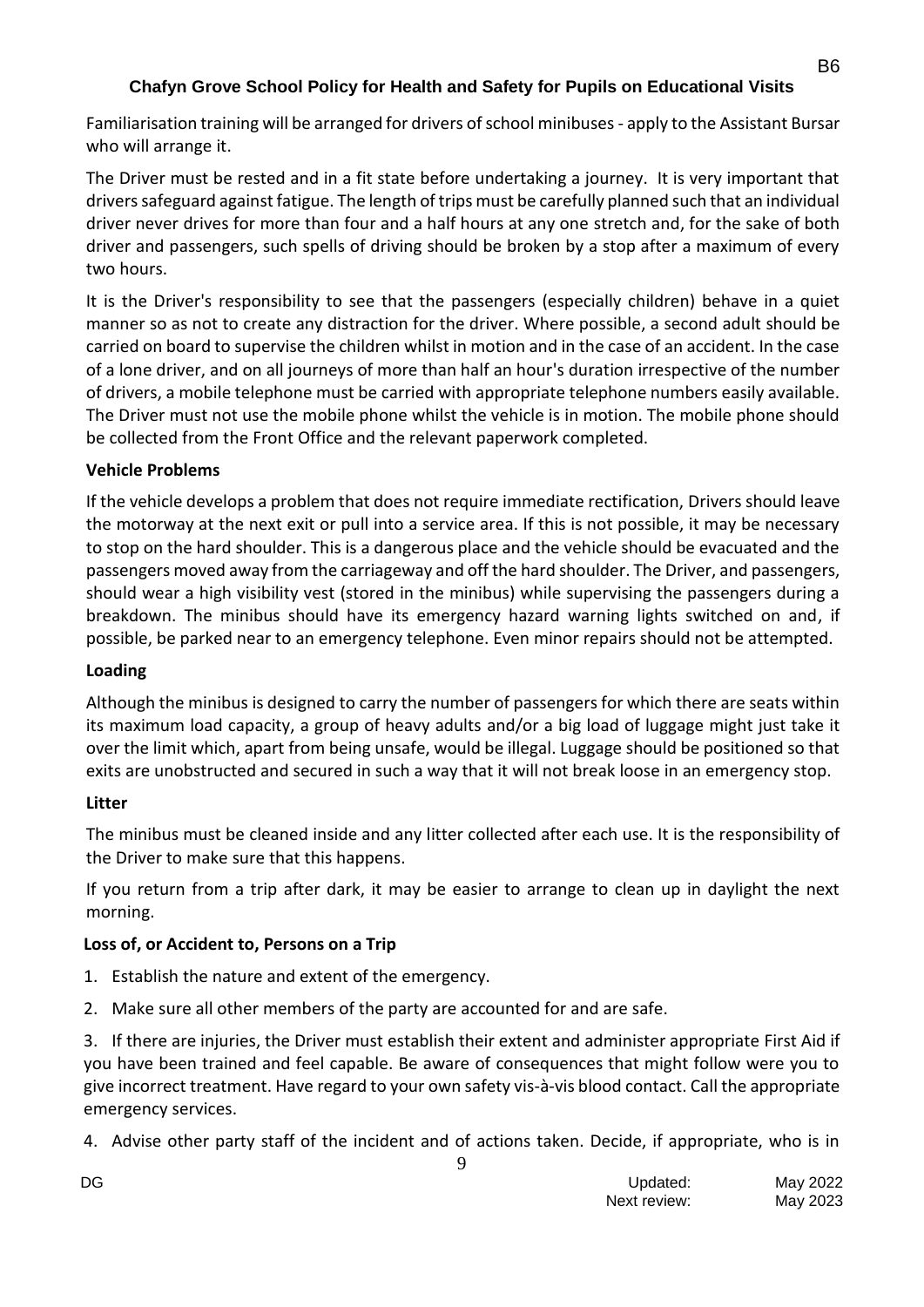charge and responsibilities to be undertaken by each adult member of the group.

5. Ensure that an adult accompanies any casualties to hospital. If only one adult is available in the circumstances a decision will have to be reached as to the best course of action.

6. Ensure that remaining pupils are adequately supervised and arrange for an early return to base.

7. Arrange for one adult to remain at the site of the incident to liaise with the emergency services until the incident is over and all children are accounted for.

- 8. Contact the Senior Member of Staff available.
- 9. Brief the Senior Member of Staff on the full details of the incident including:
	- a. nature, date, location and time of the incident;
	- b. details of injuries, etc.;
	- c. names and home telephone numbers of those involved;
	- d. action taken so far;
	- e. telephone numbers for future communication.

10. Do not discuss events with the media.

11. The party leader should, at the first opportunity, make notes on the incident, as should the other people involved. A record should be kept of the names and addresses of any witnesses or people involved.

12. Do not discuss legal liability.

13. Contact Parents/Next of Kin of involved pupils/staff and advise them to come to school if necessary. For fatalities, visit Next of Kin of victims where possible.

14. Hold meeting of Recovery Management Team and emergency service representatives to establish the Team's roles and responsibilities.

15. Hold a press conference and ensure accurate information is given at regular intervals, if possible in a building outside the School.

16. Ensure that some telephone lines are available for outgoing calls and that mobile phone are available.

17. Ensure Members of the Team are certain of their responsibilities.

18. Assist the Next of Kin of fatalities with medical or funeral arrangements. Handle letters, tributes, etc.

19. Endeavour to keep the press away from distressed pupils.

There is a useful website at **www.croner.cch.co.uk** for health and safety advice if planning overseas trips such as skiing.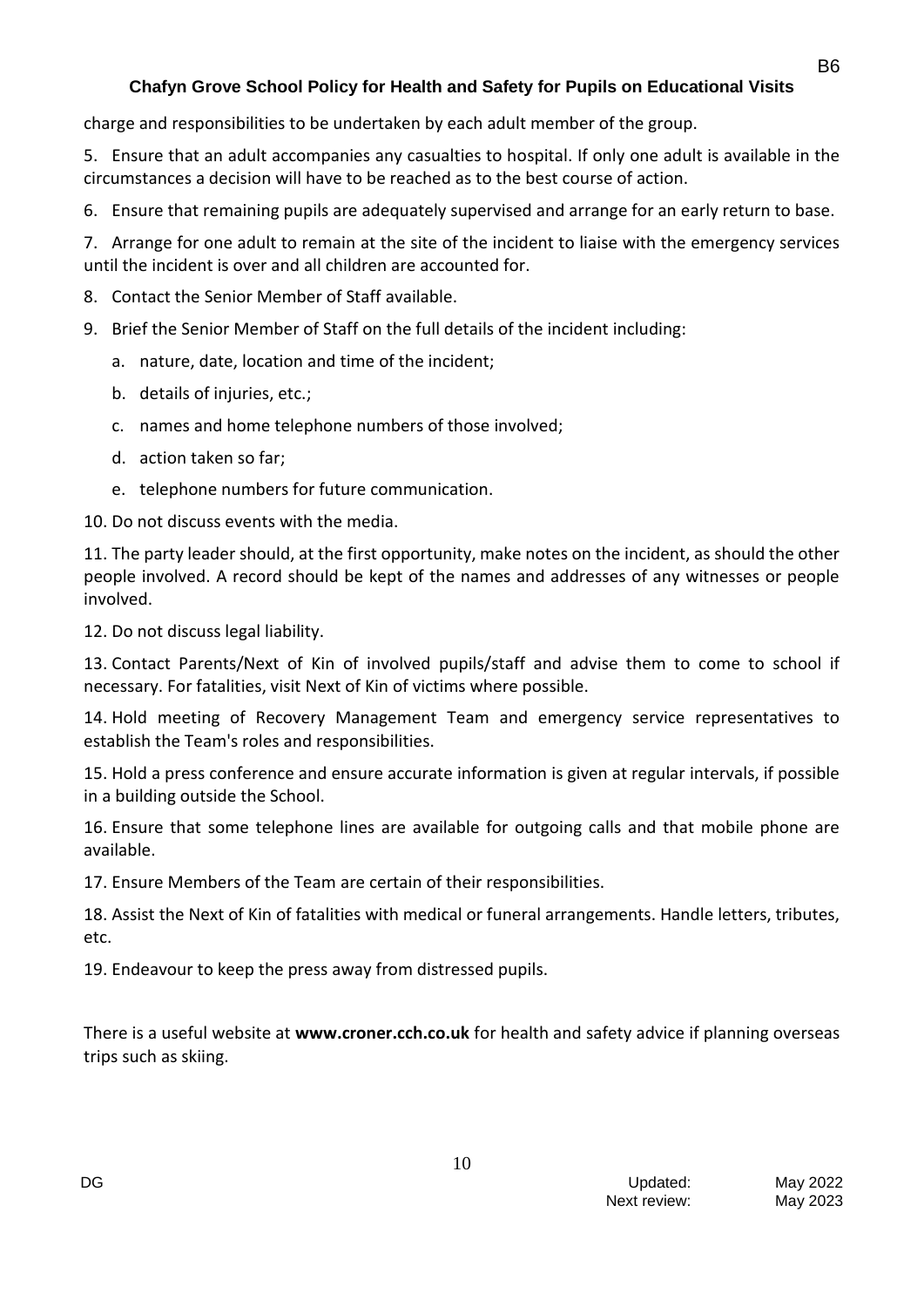## **Planning Phase Documents**

The Planning Phase Documents are designed to cover all the planning that a Group Leader needs to undertake for a longer type of visit. It is designed to be as comprehensive as possible. *Text in italics indicates that the action may not be required (or the timescale may be shortened) for: trips within the school day, theatre and museum visits, sports fixtures, or day visits using school transport.* 

### **Phase 1**

| <b>Consideration</b>                                                                                                                                                                                                                                                                                                                                                                                                                                                                                                                                                             | <b>Status</b> |
|----------------------------------------------------------------------------------------------------------------------------------------------------------------------------------------------------------------------------------------------------------------------------------------------------------------------------------------------------------------------------------------------------------------------------------------------------------------------------------------------------------------------------------------------------------------------------------|---------------|
| Obtain advice from SMT, on suitable dates, precedents, etc.                                                                                                                                                                                                                                                                                                                                                                                                                                                                                                                      |               |
| Discuss preliminary plan, including purpose, location, transport, hotels, activities,<br>itinerary, number & age of participants with SMT.                                                                                                                                                                                                                                                                                                                                                                                                                                       |               |
| Calculate the staff to pupil ratio, (see below).                                                                                                                                                                                                                                                                                                                                                                                                                                                                                                                                 |               |
| Prepare a draft itinerary.                                                                                                                                                                                                                                                                                                                                                                                                                                                                                                                                                       |               |
| Decide mode of transport for all legs of the journey.                                                                                                                                                                                                                                                                                                                                                                                                                                                                                                                            |               |
| Prepare fully inclusive costs for the visit, including an appropriate contingency for<br>delays and emergencies. (The costs of the accompanying staff must be included).                                                                                                                                                                                                                                                                                                                                                                                                         |               |
| Check that the provider of adventurous activities is licensed and the individual<br>instructors possess a recognised qualification from a national body, such as the<br>Adventure Activities Licensing Authority.                                                                                                                                                                                                                                                                                                                                                                |               |
| Obtain clear statement from the Centre about their responsibilities for the safety of<br>the pupils before making any commitment. Request copies of their risk assessments.                                                                                                                                                                                                                                                                                                                                                                                                      |               |
| Prepare the risk assessment(s), (see below).                                                                                                                                                                                                                                                                                                                                                                                                                                                                                                                                     |               |
| Check the School's insurance cover, (see above) if the visit involves hazardous<br>activities.                                                                                                                                                                                                                                                                                                                                                                                                                                                                                   |               |
| Find other members of staff who are willing to participate in the trip, bearing in mind<br>the need to have both male and female teaching staff when both sexes participate<br>in a visit.                                                                                                                                                                                                                                                                                                                                                                                       |               |
| It is desirable to have at least one member of staff who speaks the language of the<br>country to be visited. At Chafyn Grove School we are always happy to include<br>volunteers from the Medical Team amongst the supervising staff. We hope that<br>Sports Coaches and Visiting Music Staff will participate in sports and music tours.<br>They are also welcome to help with other visits. Office staff may assist with day trips<br>and theatre visits. We do not usually encourage parents to accompany school visits,<br>although we welcome them at all sports fixtures. |               |
| If parent volunteers participate - Arrange for any volunteers participating in the trip<br>to obtain an enhanced CRB disclosure. (The Bursar's office will make the necessary<br>arrangements).                                                                                                                                                                                                                                                                                                                                                                                  |               |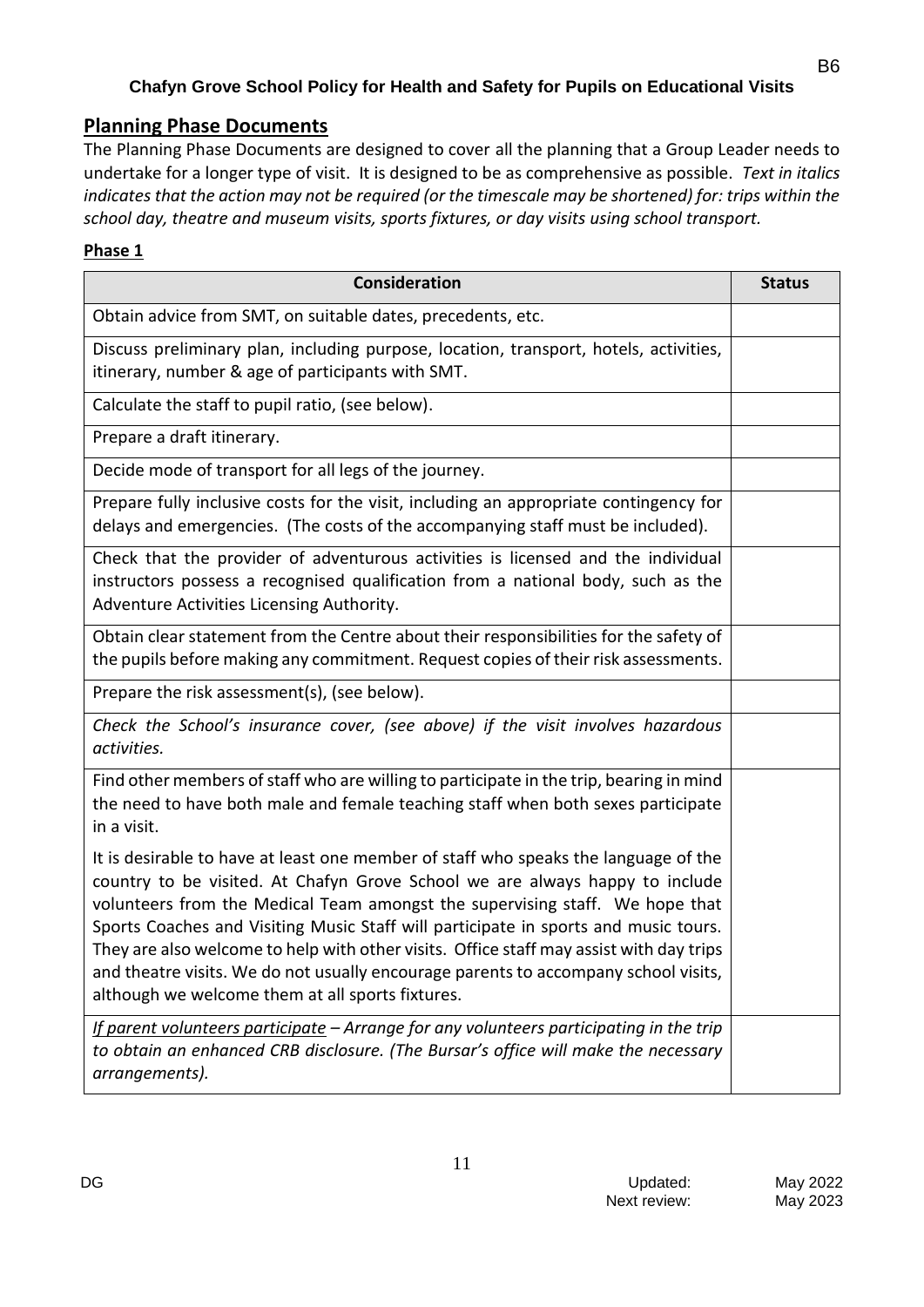| If a legal requirement for families hosting overseas students is introduced – Arrange<br>for host families to obtain enhanced CRB disclosures. (The Bursar's office will make<br>the necessary arrangements).                                                |  |
|--------------------------------------------------------------------------------------------------------------------------------------------------------------------------------------------------------------------------------------------------------------|--|
| Check that the tour company/airline is ATOL/ABTA bonded to provide cover in the<br>event of the bankruptcy of the provider.                                                                                                                                  |  |
| Carry out a reconnaissance visit if the location is not one that the school has visited<br>before. (If a reconnaissance visit is impossible, a reference from another school that<br>has visited the site may suffice).                                      |  |
| Establish the minimum and maximum numbers for the visit to be viable (bearing in<br>mind that the costs of the accompanying staff will be divided amongst the<br>participants).                                                                              |  |
| Ascertain the medical and visa requirements.                                                                                                                                                                                                                 |  |
| Establish when the deposits are required by tour operators/airlines/activity centre,<br>etc. and ensure that the size of the deposit requested from parents is sufficient to<br>cover these costs, (including the costs of deposits for accompanying staff). |  |
| Depending upon the destination: Check with the Travel Advice Unit of the Foreign<br>and Commonwealth Office.                                                                                                                                                 |  |
| Discuss with Headmaster and SMT.                                                                                                                                                                                                                             |  |
| If necessary, attend a First Aid and/or minibus driving course beforehand.                                                                                                                                                                                   |  |

# **Phase 2 - After Permission is Granted**

| Consideration                                                                                                                                                                                                                                                                                                                                                                                                                        | <b>Status</b> |
|--------------------------------------------------------------------------------------------------------------------------------------------------------------------------------------------------------------------------------------------------------------------------------------------------------------------------------------------------------------------------------------------------------------------------------------|---------------|
| Write a <i>preliminary</i> letter to send to parents and guardians of the target age group,<br>outlining the purpose of the trip, the programme and the expected maximum cost.<br>Ask for expressions of interest/acceptance, together with a deposit by a specific date<br>or payment. Explain any restrictions on numbers. At Chafyn Grove School, we expect<br>that these letters should always be sent through the Front Office. |               |
| Brief the pupils about the visit, its dates and purpose.                                                                                                                                                                                                                                                                                                                                                                             |               |
| Check names of all pupils wishing to participate with the Medical Centre. Discuss<br>with SMT concerns about special arrangements that may be required for handling<br>any specific Medical or SEN issues.                                                                                                                                                                                                                           |               |
| Collect payment/deposits and arrange with the Bursary to set up a unique cost centre<br>in the school accounts for the trip.                                                                                                                                                                                                                                                                                                         |               |
| Arrange for the Bursary to pay deposits on hotels, flights, activity centre, etc./the<br>costs of tickets.                                                                                                                                                                                                                                                                                                                           |               |

B6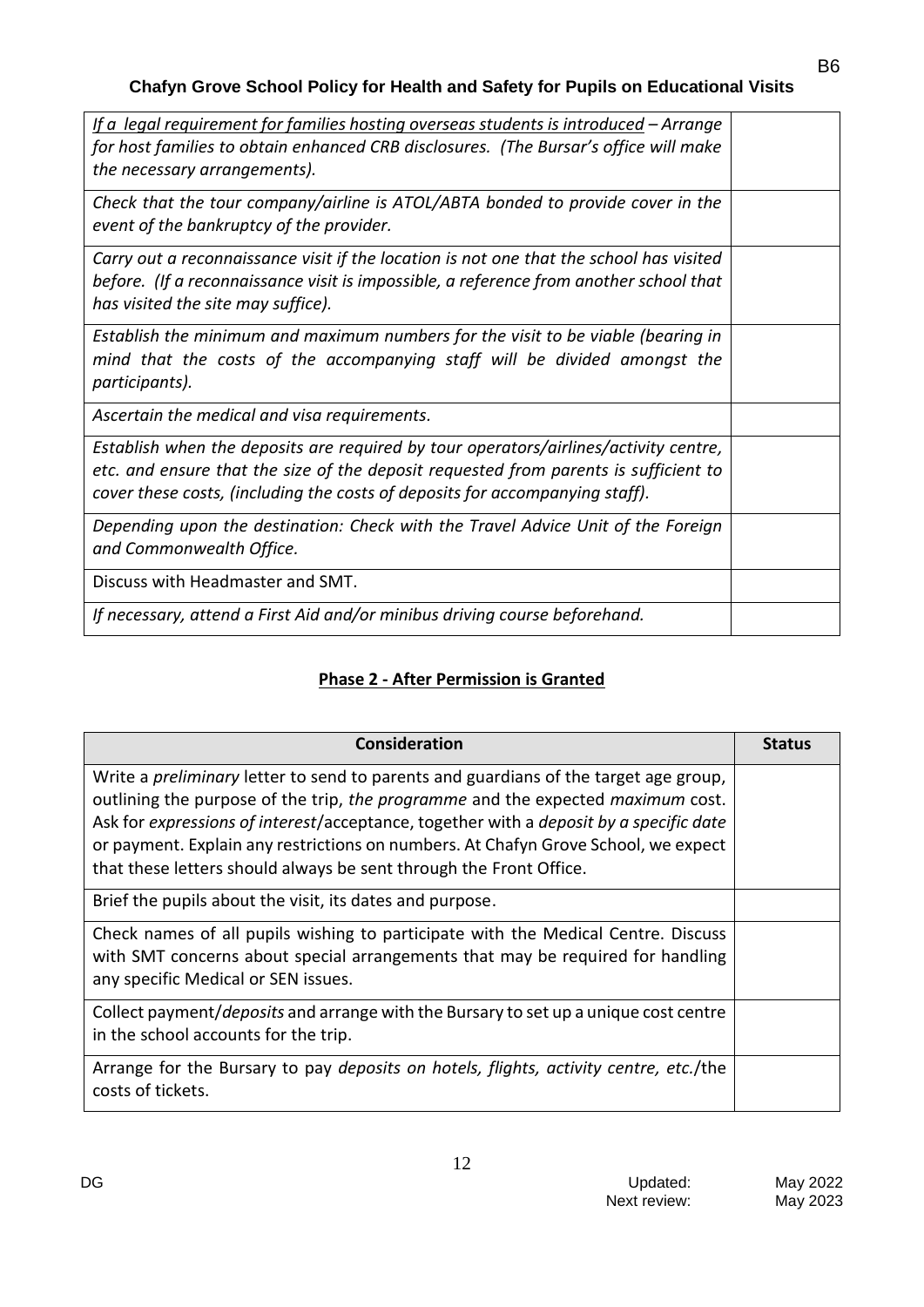| On exchanges: Assign pupils to host families. Encourage an exchange of |  |  |  |  |  |
|------------------------------------------------------------------------|--|--|--|--|--|
| letters/emails/photographs, etc.                                       |  |  |  |  |  |

#### **Phase 3**

| Consideration                                                                                                                                                                                            | <b>Status</b> |
|----------------------------------------------------------------------------------------------------------------------------------------------------------------------------------------------------------|---------------|
| Finalise the costs with travel company, etc.                                                                                                                                                             |               |
| Insist that all coaches are fitted with seat belts. (This may not be possible in every<br>country).                                                                                                      |               |
| Work out the cost for Parents, (including contingency to cover delays, etc).                                                                                                                             |               |
| Inform Parents of the medical and visa requirements. Advise Parents of non-British<br>passport holders that they are responsible for ascertaining the visa requirements of<br>the country to be visited. |               |
| Arrange for the Bursary to bill Parents for the balance of the cost of the trip. Collect<br>the balance directly from the pupils and hand to Bursary for crediting to the trip<br>account.               |               |
| Arrange for the Bursary to pay the balance to the airline, hotel, travel company, etc.                                                                                                                   |               |
| Arrange for a School credit card to be issued for the duration of the visit.                                                                                                                             |               |
| Arrange for loan of School mobile with SIM card valid for the country to be visited to<br>be available on a specific date.                                                                               |               |
| Brief and prepare the pupils in advance.                                                                                                                                                                 |               |
| Ensure that they are given plenty of advance notice if they need special equipment,<br>(eg. for skiing).                                                                                                 |               |

## **Phase 4**

| <b>Consideration</b>                                                                                                                                                                                                                                                                                                                                                                             |  |  |  |  |
|--------------------------------------------------------------------------------------------------------------------------------------------------------------------------------------------------------------------------------------------------------------------------------------------------------------------------------------------------------------------------------------------------|--|--|--|--|
| Give the Bursary details of requirements for foreign currency/travellers' cheques/pre-<br>paid foreign currency card. Agree collection arrangements. (Group Leaders will<br>normally be required to collect and counter-sign their own travellers' cheques from<br>the bank or airport terminal and will be required to produce their passport details for<br>a pre-paid foreign currency card). |  |  |  |  |
| Inform all Parents on all aspects of the trip, including:                                                                                                                                                                                                                                                                                                                                        |  |  |  |  |
| The itinerary, including the meeting and collection points.<br>$\circ$                                                                                                                                                                                                                                                                                                                           |  |  |  |  |
| Contact details for the hotels/hostels/names and addresses of the host<br>$\circ$<br>families.                                                                                                                                                                                                                                                                                                   |  |  |  |  |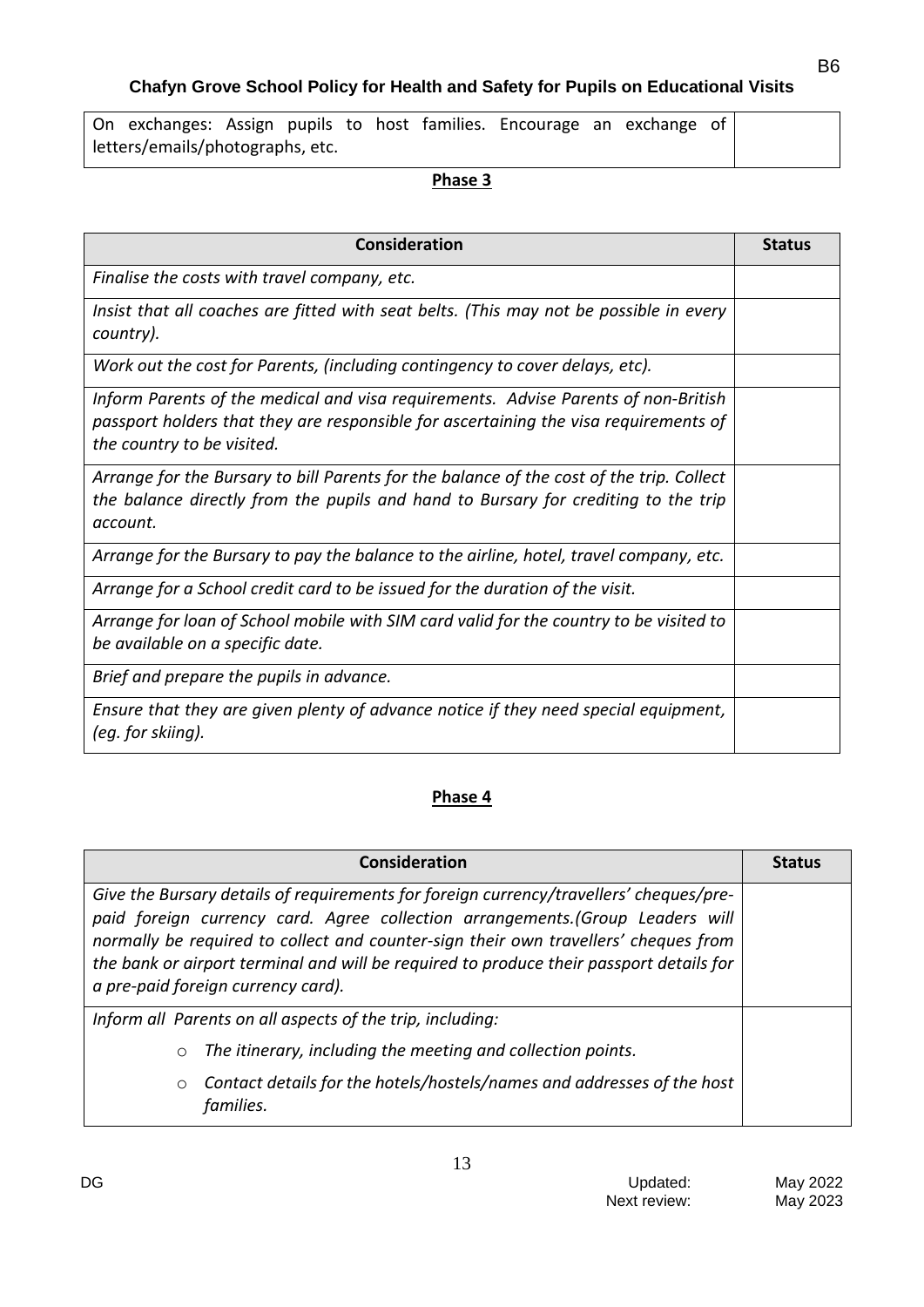| <b>Consideration</b> |                                                                                                                                                                                      |  |  |  |
|----------------------|--------------------------------------------------------------------------------------------------------------------------------------------------------------------------------------|--|--|--|
| $\circ$              | The number of the School mobile phone issued to the Group Leader.                                                                                                                    |  |  |  |
| $\circ$              | The money, kit and equipment that the pupils need and the dress code<br>of the country to be visited.                                                                                |  |  |  |
| $\circ$              | The Medical and Visa requirements.                                                                                                                                                   |  |  |  |
| $\circ$              | The expected standards of behaviour, and the potential risks of<br>irresponsible behaviour and the ground rules for behaviour in host<br>families' houses.                           |  |  |  |
| $\circ$              | Remind Parents those pupils who ignore or flout the behaviour code<br>risk being sent home at their Parents' expense. Pupils remain subject<br>to school rules throughout the visit. |  |  |  |
|                      | $\circ$ Arrangements for handling illness and accidents, and arrangements for<br>informing parents in such circumstances.                                                            |  |  |  |
|                      | $\circ$ Arrangements for communicating with Parents in the event that the<br>return is delayed.                                                                                      |  |  |  |
| $\circ$              | The need to notify the School in the event of contact with an infectious<br>disease within four weeks of travelling.                                                                 |  |  |  |
| $\circ$              | The reasons why a completed Consent Form is essential.                                                                                                                               |  |  |  |
| $\circ$              | The need for a copy of each pupil's passport.                                                                                                                                        |  |  |  |
|                      | Send all Parents a copy of the Consent Form with specified return date required.                                                                                                     |  |  |  |
|                      | If appropriate, book picnic lunch from Catering Department.                                                                                                                          |  |  |  |
|                      | Brief pupils on expectations of standards of behaviour and cultural differences.                                                                                                     |  |  |  |
|                      | Discuss First Aid kit requirements with the Matrons.                                                                                                                                 |  |  |  |

### **Phase 5**

| <b>Consideration</b>                                                                                                                                                                                                                                                                         | <b>Status</b> |
|----------------------------------------------------------------------------------------------------------------------------------------------------------------------------------------------------------------------------------------------------------------------------------------------|---------------|
| Chase Parents who have not returned their Consent Forms, reminding them that<br>their child cannot participate unless the Form is received prior to departure.                                                                                                                               |               |
| Obtain photocopies of each pupil's passport.                                                                                                                                                                                                                                                 |               |
| Check all tickets for accuracy. Store them in the School safe until collection.                                                                                                                                                                                                              |               |
| Collect travellers' cheques from bank (if not collecting from airport terminal). Note<br>their serial numbers before storing in School safe until collection, with the foreign<br>currency ordered by the Bursary and store pre-paid foreign currency card in safe.<br>Give copy to Bursary. |               |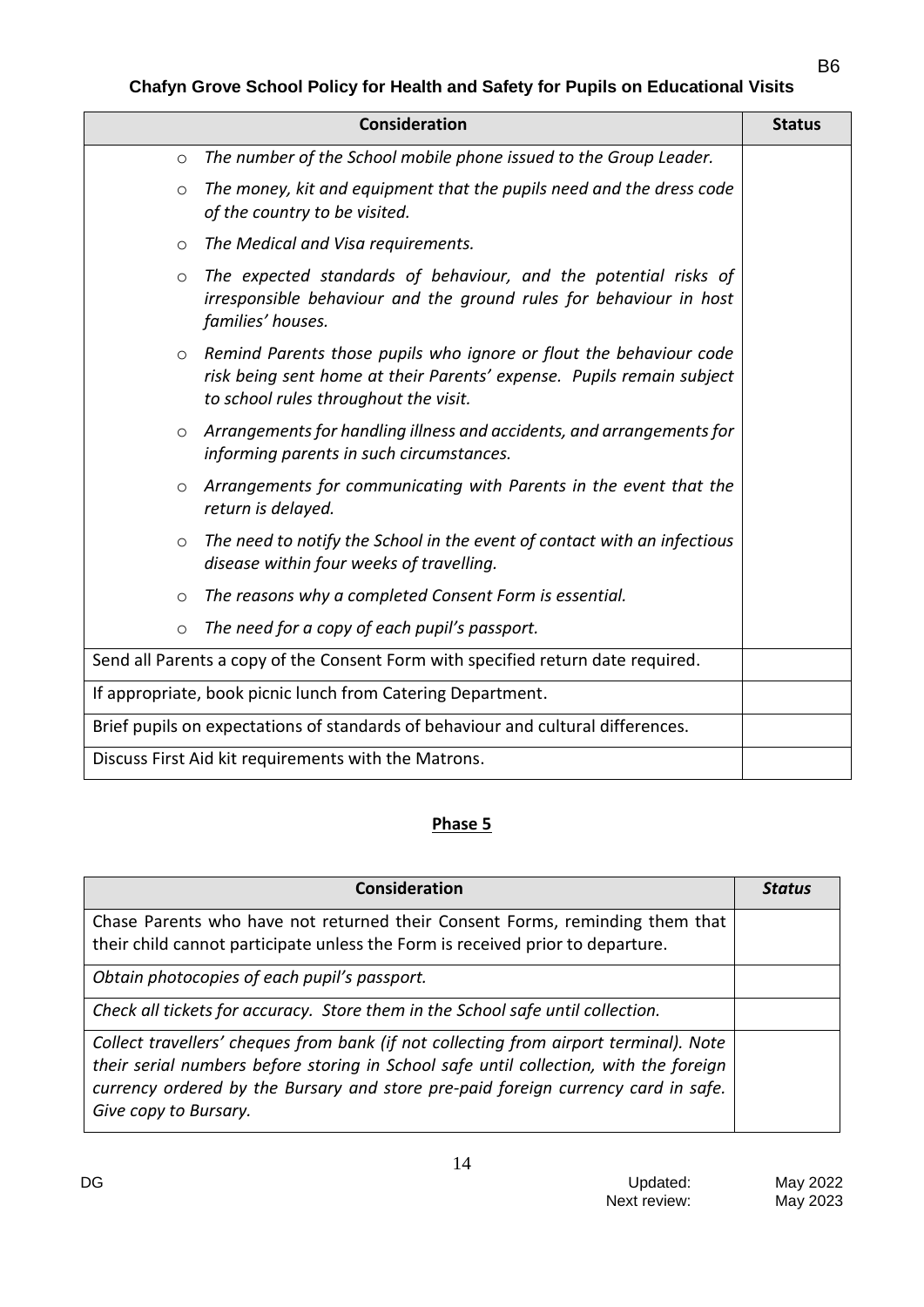### B6

## **Chafyn Grove School Policy for Health and Safety for Pupils on Educational Visits**

|                                                                                                                                                                                            | <b>Consideration</b>                                                                                                                                                                    | <b>Status</b> |  |
|--------------------------------------------------------------------------------------------------------------------------------------------------------------------------------------------|-----------------------------------------------------------------------------------------------------------------------------------------------------------------------------------------|---------------|--|
|                                                                                                                                                                                            | Sign for school credit card. Store in safe. Give copy to Bursary.                                                                                                                       |               |  |
| Meet with the other members of staff to discuss the itinerary, the risk assessment,<br>the respective roles of the Group Leader and other accompanying staff, and<br>emergency procedures. |                                                                                                                                                                                         |               |  |
|                                                                                                                                                                                            | Prepare packs for the School Office, Staff Room, Headmaster, Deputy Head and<br>Emergency Contact and for each member of accompanying staff, that contain the<br>following information: |               |  |
| $\circ$                                                                                                                                                                                    | The itinerary (including address, phone numbers, etc. of all locations<br>where the party is staying);                                                                                  |               |  |
| $\circ$                                                                                                                                                                                    | The Group Leader's mobile number and the School mobile;                                                                                                                                 |               |  |
| $\circ$                                                                                                                                                                                    | Mobile numbers of all participating staff;                                                                                                                                              |               |  |
| $\circ$                                                                                                                                                                                    | A list of pupils, together with copies of their Parental Contact Forms<br>(which includes details of each pupils' medical conditions);                                                  |               |  |
| $\circ$                                                                                                                                                                                    | Copies of all passports and travel documents;                                                                                                                                           |               |  |
| $\circ$                                                                                                                                                                                    | Emergency Numbers, Emergency Contact and Member of the SMT<br>designated to be on-call;                                                                                                 |               |  |
| $\circ$                                                                                                                                                                                    | Out of Hours contact details for the School;                                                                                                                                            |               |  |
| O                                                                                                                                                                                          | The address and contact details of the nearest British Consul.                                                                                                                          |               |  |
| O                                                                                                                                                                                          | On exchanges, the names and contact details of the exchange school and<br>the host families that are accommodating each pupil;                                                          |               |  |
| $\circ$                                                                                                                                                                                    | A copy of the tickets, travel insurance document, including emergency<br>contact details;                                                                                               |               |  |
| $\circ$                                                                                                                                                                                    | A copy of the risk assessment;                                                                                                                                                          |               |  |
| $\circ$                                                                                                                                                                                    | Location of local hospital;                                                                                                                                                             |               |  |
| $\circ$                                                                                                                                                                                    | Copies of the serial numbers of travellers' cheques.                                                                                                                                    |               |  |

## **Phase 6 - The Day Prior to Departure/The Day of Departure**

| Consideration                                                                                                            | <b>Status</b> |
|--------------------------------------------------------------------------------------------------------------------------|---------------|
| Collect tickets, credit card, [travellers'cheques/pre-paid foreign currency card] and<br>foreign currency from the safe. |               |
| Give trip information packs to designated school recipients and to other staff<br>participants.                          |               |
| Give each pupil the names, addresses and phone numbers of their accommodation.                                           |               |